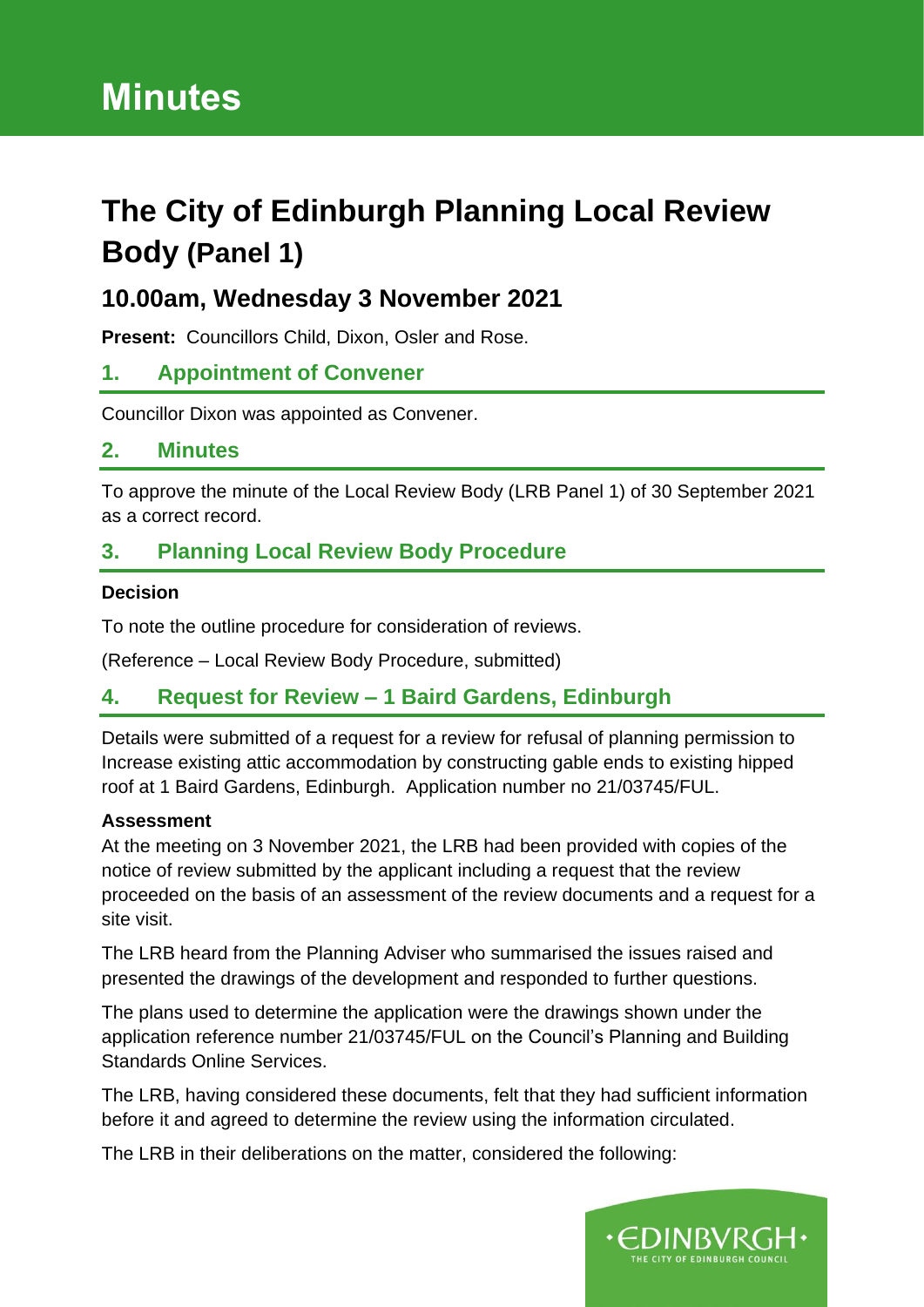1) The development plan, including the relevant policies of the Edinburgh Local Development Plan.

> Edinburgh Local Development Plan Policy Des 12 (Alterations and Extensions)

2) Relevant Non-Statutory Guidelines.

Guidance for Householders

- 3) The procedure used to determine the application.
- 4) The reasons for refusal and the arguments put forward in the request for a review.

#### **Conclusion**

The LRB considered all the arguments put before it in respect of the proposed planning application and discussion took place in relation to the following issues:

- That there was a request for a site visit, but that the LRB did not feel it was required.
- That a member required clarification to understand how the house would look, if the development proceeded.
- That the roof was being extended, and the main point of difference would be to the front where the roof took a linear form and on the east elevation, there would be a gable end onto the roof form and this would join with an extension, with an enlarged dormer to the rear.
- That there were doors or windows onto the side elevation onto Baird Avenue, and this made the gable less foreboding in appearance.
- That the applicant had made it clear the building was within its own grounds and that a member did not feel it was in violation of LDP policy des 12.
- That another member noted that there were no public objections and that it was not in a conservation area.
- That the proposal provided more space, improved the quality of the accommodation which was a significant consideration against the design arguments within the report of handling.
- That a member felt the site could be treated differently because of the corner nature of the site.
- That a member disagreed that the officer's recommendation should be overturned.
- That the applicant wished for the application to be determined by appeal.
- That another member was concerned about the principle view, which could be viewed from a distance, and while there was sympathy for the proposals, it was an application which they could not support.

Having taken all the above matters into consideration, although two of the members were in disagreement, the LRB determined that, the proposals were not contrary to Edinburgh Local Development Plan Policies Des 12 (Alterations and Extensions) as the design and form, the choice of materials and positioning were compatible with the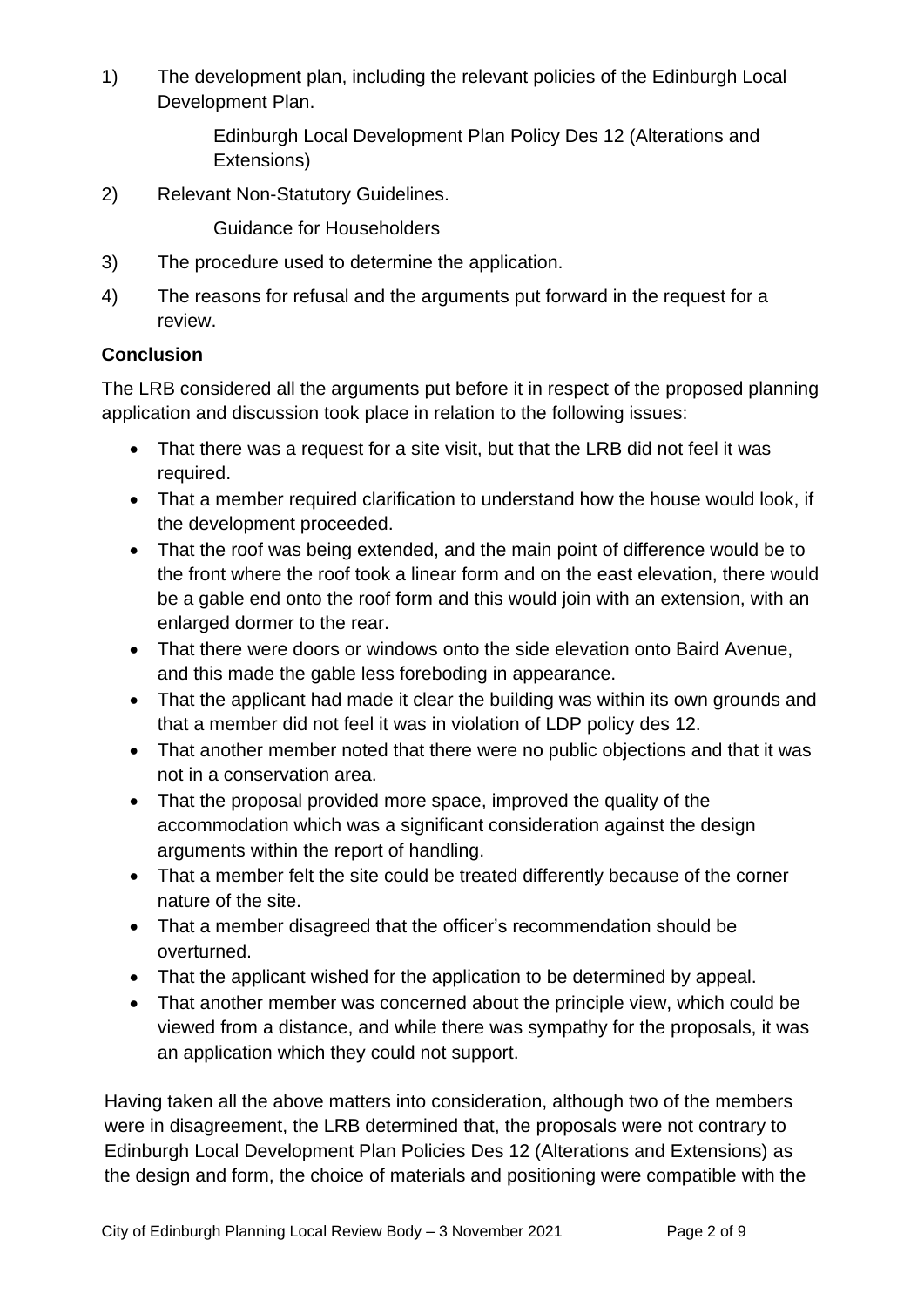character of the existing building, it would not result in an unreasonable loss of privacy or natural light to neighbouring properties, would not be detrimental to neighbourhood amenity and character and any detriment to the quality of the design was marginal and was outweighed by the quality and the improvement in the functionality of the accommodation.

It therefore overturned the decision of the Chief Planning Officer and granted planning permission.

### **Motion**

To uphold the decision by the Chief Planning Officer to refuse planning permission.

#### **Reasons for Refusal:**

- 1) The proposal was contrary to the Local Development Plan Policy Des 12 in respect of Alterations and Extensions, as it was not compatible with the character of the existing building and the neighbourhood character.
- 2) The proposals were contrary to development plan policy on extensions and alterations as interpreted using the non-statutory Guidance for Householders as they were not compatible with the character of the existing building and would affect the neighbourhood character.

Moved by Councillor Osler, seconded by Councillor Main.

#### **Amendment**

To overturn the decision of the Chief Planning Officer and grant permission for the reason that:

The proposals were not contrary to Edinburgh Local Development Plan Policies Des 12 (Alterations and Extensions) as the design and form, the choice of materials and positioning were compatible with the character of the existing building, it would not result in an unreasonable loss of privacy or natural light to neighbouring properties, would not be detrimental to neighbourhood amenity and character and any detriment to the quality of the design was marginal and was outweighed by the quality and the improvement in the functionality of the accommodation.

- Moved by Councillor Rose, seconded by Councillor Dixon.

## **Voting**

For the motion **For the motion For the motion** For the amendment - 2 votes

For the Motion: Councillors Osler and Main.

(For the Amendment: Councillors Rose and Dixon.

There being no overall majority, and 2 members having voted for the Amendment and 2 members for the Motion, the Convenor gave his casting vote to keep the Amendment. The motion therefore fell.

#### **Decision:**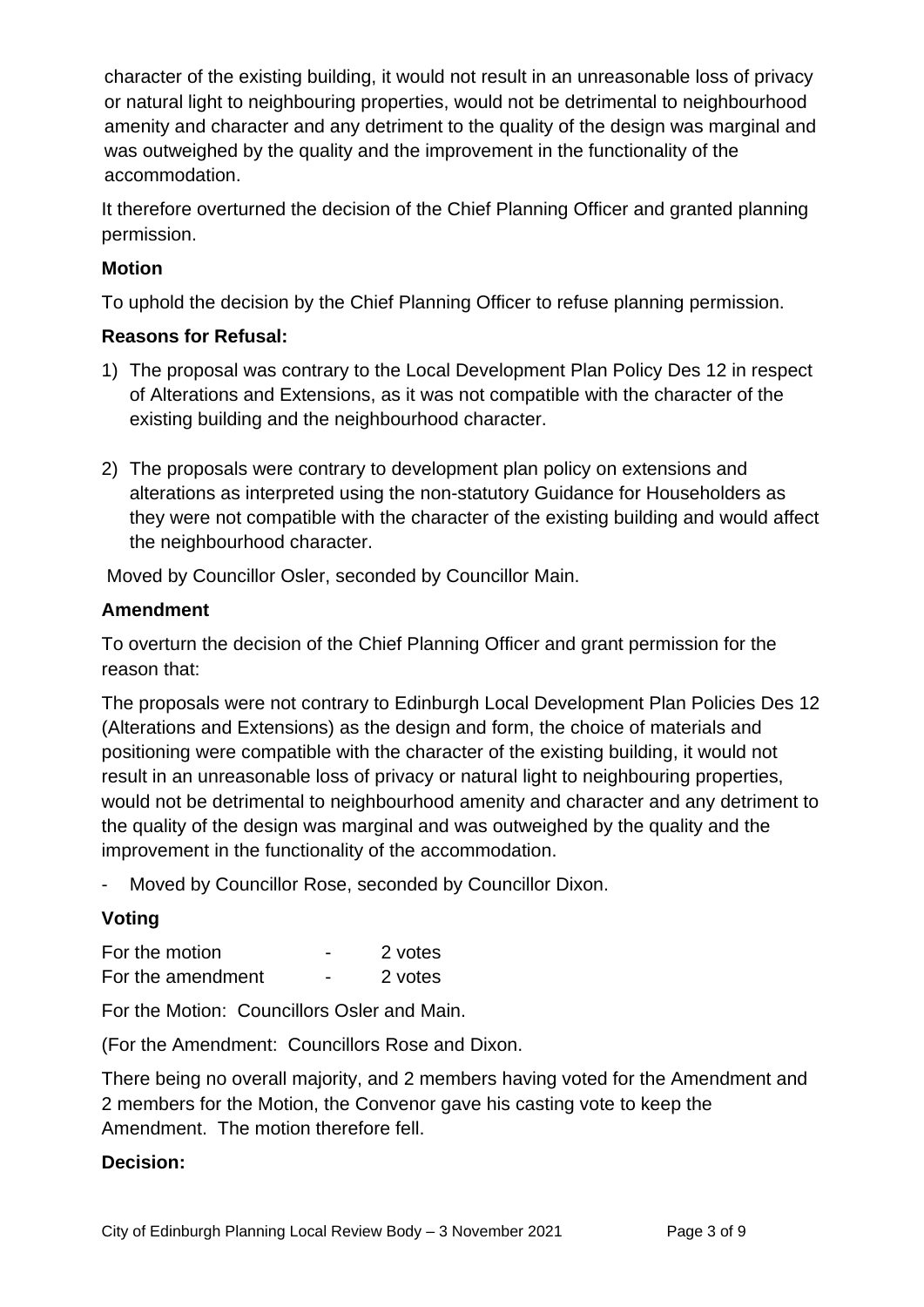To overturn the decision of the Chief Planning Officer and to grant permission.

## **Reasons for Approval:**

The proposals were not contrary to Edinburgh Local Development Plan Policies Des 12 (Alterations and Extensions) as the design and form, the choice of materials and positioning were compatible with the character of the existing building, it would not result in an unreasonable loss of privacy or natural light to neighbouring properties, would not be detrimental to neighbourhood amenity and character and any detriment to the quality of the design was marginal and was outweighed by the quality and the improvement in the functionality of the accommodation.

(References – Decision Notice, Report of Handling and Notice of Review, submitted)

# **5. Request for Review – 42 Broomhouse Bank, Edinburgh**

Details were submitted of a request to convert part of the front garden into a monoblock driveway. Providing off-road parking and access to potential future electric vehicle charge point on the property at 42 Broomhouse Bank, Edinburgh. Application no. 21/04120/FUL.

#### **Assessment**

At the meeting on 3 November 2021, the LRB had been provided with copies of the notice of review submitted by you including a request that the review proceed on the basis of an assessment of the review documents only. The LRB had also been provided with copies of the decision notice and the report of handling..

The LRB heard from the Planning Adviser who summarised the issues raised and presented the drawings of the development and responded to further questions. The plans used to determine the application were 01-03, Scheme 1 being the drawings shown under the application reference number 21/04120/FUL

on the Council's Planning and Building Standards Online Services.

The LRB agreed to accept the new information submitted on garden dimensions. The LRB, having considered these documents, felt that they had sufficient information before it and agreed to determine the review using the information circulated. The LRB in their deliberations on the matter, considered the following:

- 1) The development plan, including the relevant policies of the Edinburgh Local Development Plan.
	- Edinburgh Local Development Plan Policy Des 12 (Alterations and Extensions)
- 2) Relevant Non-Statutory Guidelines. Guidance for Householders
- 3) The procedure used to determine the application.
- 4) The reasons for refusal and the arguments put forward in the request for a review.

## **Conclusion**

The LRB considered all the arguments put before it in respect of the proposed planning application and discussion took place in relation to the following issues:

City of Edinburgh Planning Local Review Body - 3 November 2021 Page 4 of 9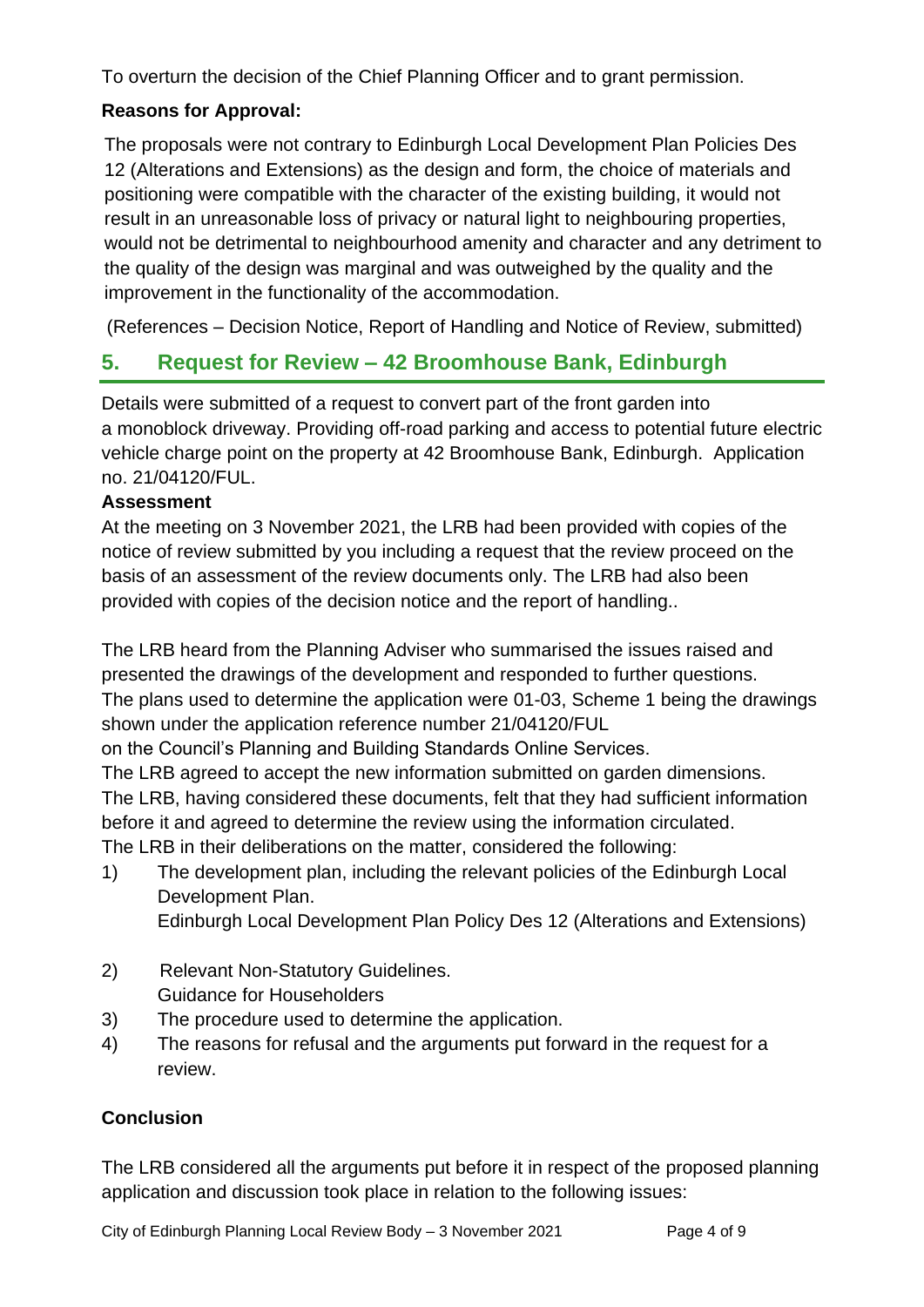- That the plan indicated a public footpath and were there any road safety issues associated with the proposal.
- That the Monoblock did not impact on the public footpath.
- That the application site was not in a cul-de-sac.
- That there was a 78% figure shared for the area of the garden the proposed parking space occupied of the outside space and that there was also a 59% figure for the space the proposed parking space occupied. It was questioned how these figured related to the front garden and overall garden space.
- Clarification was sought on the percentages referred to in the report of handling relating to the area of garden ground that the monoblock would cover.
- That the monoblock area appeared to be more that 59% of the front garden.
- That the new information relating to the depth and width of the parking area, and the presentation photograph, alleviated concerns on the dimensions.
- That there was no consultation response from Transport.
- That the depth of the parking space was between 6.5 metres and 7.5 to the widest depth.
- That the proposals would remove the gate and fence to the garden.
- That there was only a marginal compliance with the proposals and that the Officer's judgement for refusal should be accepted and further to that there were concerns about the safety elements to the proposal.
- That concreting over a green space was not considered acceptable.
- That there was sympathy with the proposal, although there did appear to be sufficient space for parking on the street. The small area of trees and areas of pebbles which would remain would not provide adequate soak away for flooding purposes.
- That clarity was sought on crossing the footpath.
- That if there was not a 6-metre depth for the length of the proposed parking space this could interfere with pedestrians using the pavement as it may cause a vehicle to overhang or protrude onto the pavement, but this was not a concern as the dimensions of the proposed space were in excess of 6 metres.
- That the issue of the green space was not detailed in the report of handling as a reason for refusal.
- That the LRB were reviewing the appeal could give alternate reasons for refusal.
- That clarification was sought on the guidance to householders for loss of garden space, and that this could impact the character of the area.
- That the proposal was detrimental to the character of the area.
- That drive ins were not uncommon in the area, so it was questionable to refuse it on these grounds.
- That page 19 of the householder guidance for a parking space set out a threshold that maximum area requirements as 21 square metres or 25% of the total front garden, whichever was greater and this was a justifiable reason for refusal as the proposals exceeded this threshold.
- That the safety element was not something for which there could be a planning response and there was a recognition of potential conflict for this proposed parking space between pedestrians and motorists.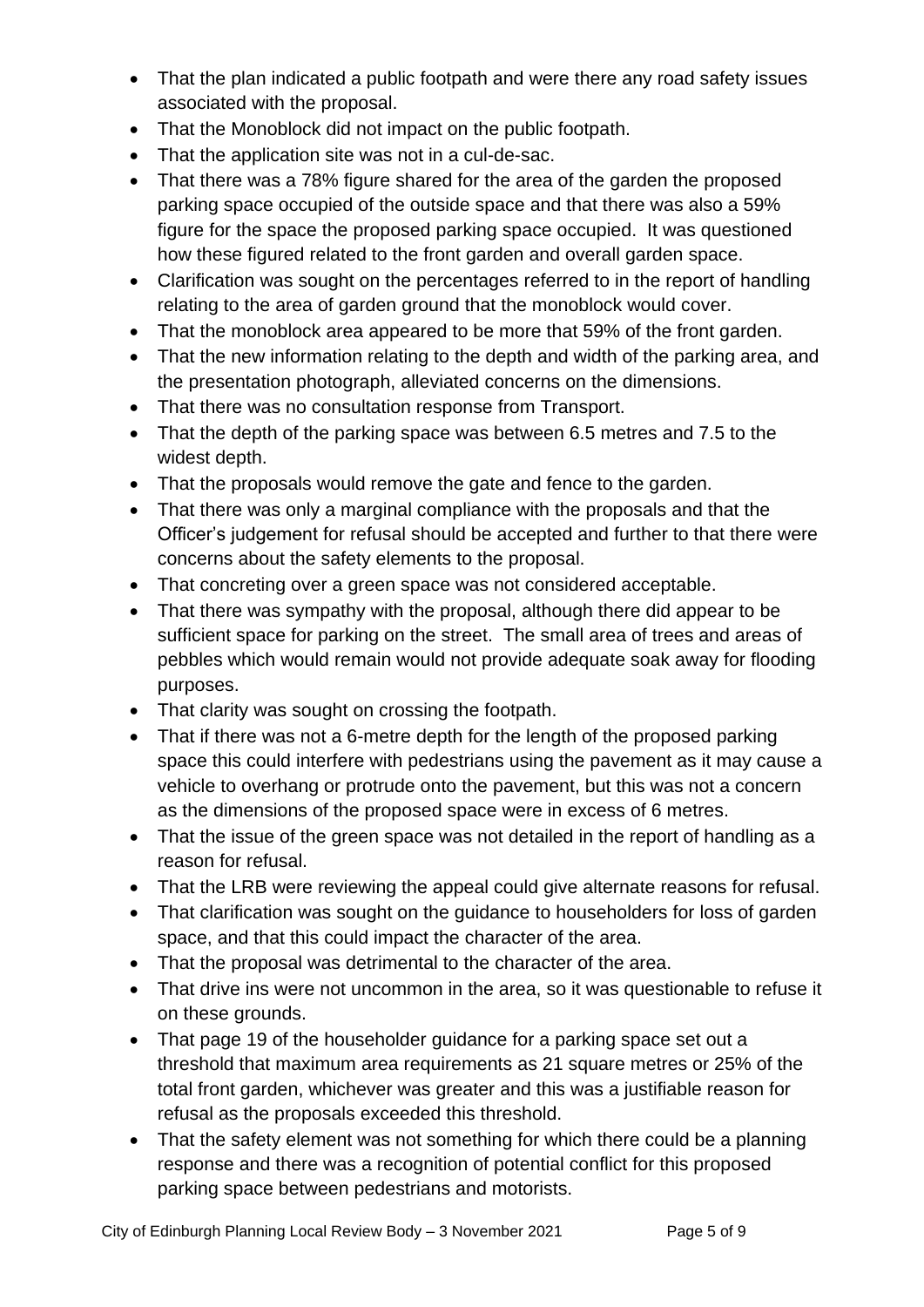Having taken all the above matters into consideration and although there was some sympathy for the proposals, the LRB was of the opinion that no material considerations had been presented in the request for a review which would lead it to overturn the determination by the Chief Planning Officer.

#### **Decision:**

To uphold the decision by the Chief Planning Officer to refuse planning permission.

#### **Reasons for Refusal:**

- 1. The proposal was contrary to policy Des 1 as it did not draw on the positive characteristics of the area. It represented overdevelopment of the site and failed to comply with the Edinburgh Design Guidance, particularly in terms of its height, impact on local views and its relationship with the wider surroundings.
- 2. The height and form of the proposal would not integrate well with its surroundings, was inappropriate in its context and would adversely impact on local views, contrary to policy Des 4 Development Design - Impact on Setting.
- 3. The provision of green space within the development did not meet requirements of policy Env Hou 3 Private Green Space in Housing Developments or the Edinburgh Design Guidance in terms of amount and quality of space provided for end users.

(References – Decision Notice, Report of Handling and Notice of Review, submitted)

# **6. Request for Review – 15 Minto Street, Edinburgh**

Details were submitted of a request for a review for refusal of planning permission to form new hotel bedrooms in the rear grounds of 14 Minto Street. Application No. – 21/03281/FUL.

#### **Assessment**

At the meeting on 3 November 2021, the LRB had been provided with copies of the notice of review submitted including a request that the review proceed on the basis of an assessment of the review documents and a request for a site visit.

The LRB heard from the Planning Adviser who summarised the issues raised and presented the drawings of the development and responded to further questions.

The plans used to determine the application being the drawings shown under the application reference number 21/03281/FUL on the Council's Planning and Building Standards Online Services.

The LRB, having considered these documents, felt that they had sufficient information before it and agreed to determine the review using the information circulated.

The LRB in their deliberations on the matter, considered the following: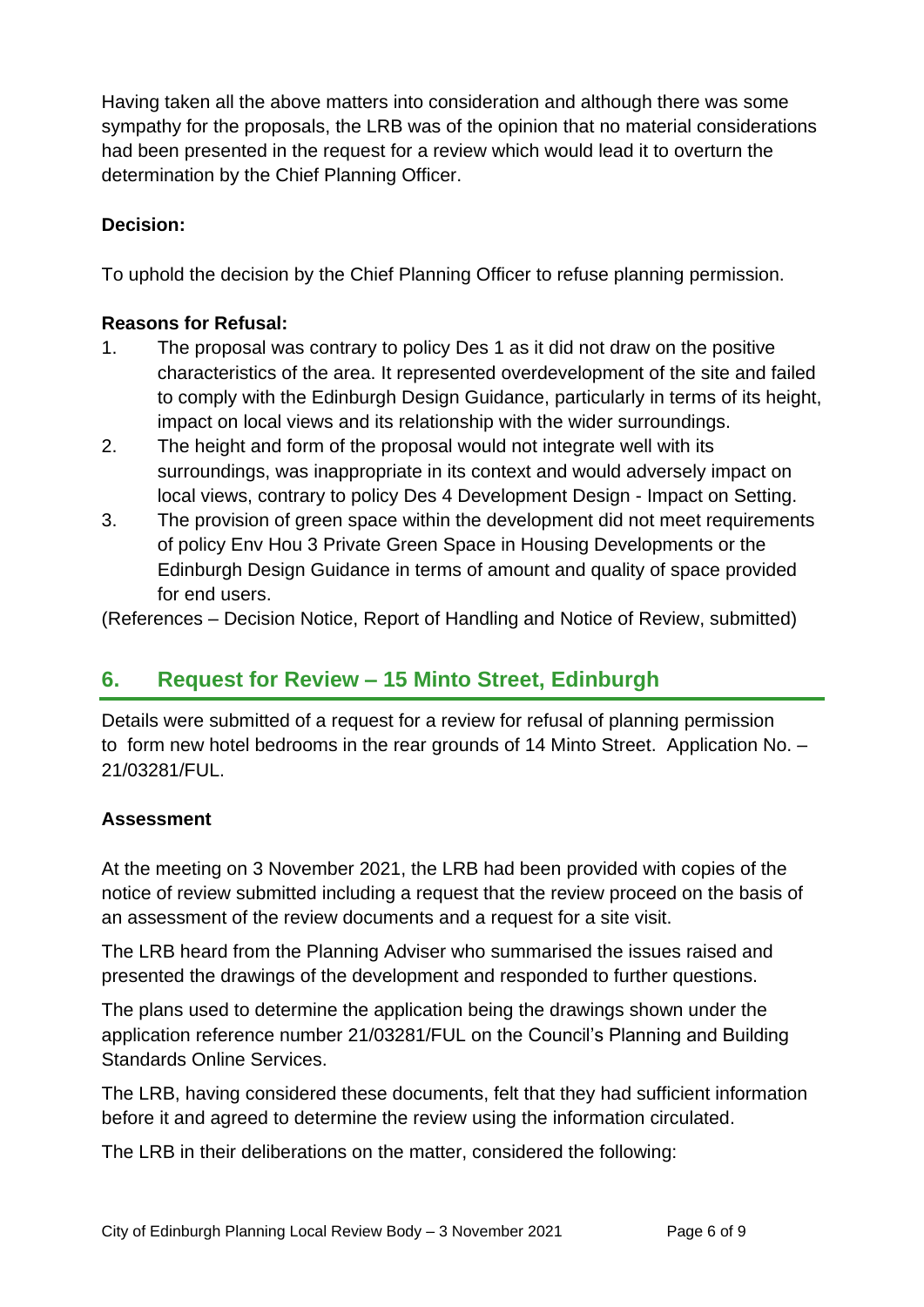- 1) The development plan, including the relevant policies of the Edinburgh Local Development Plan.
	- LDP Policy Emp 10 (Hotel Development) sets criteria for assessing sites for hotel development.
	- LDP Policy Env 4 (Listed Buildings Alterations and Extensions) identifies the circumstances in which alterations and extensions to listed buildings will be permitted.
	- LDP Policy Env 3 (Listed Buildings Setting) identifies the circumstances in which development within the curtilage or affecting the setting of a listed building will be permitted.
	- LDP Policy Env 6 (Conservation Areas Development) sets out criteria for assessing development in a conservation area.
	- LDP Policy Des 1 (Design Quality and Context) sets general criteria for assessing design quality and requires an overall design concept to be demonstrated.
	- LDP Policy Des 4 (Development Design Impact on Setting) sets criteria for assessing the impact of development design against its setting.
	- LDP Policy Des 6 (Sustainable Buildings) sets criteria for assessing the sustainability of new development.
	- LDP Policy Env 8 (Protection of Important Remains) establishes a presumption against development that would adversely affect the site or setting of a Scheduled Ancient Monument or archaeological remains of national importance.
	- LDP Policy Env 9 (Development of Sites of Archaeological Significance) sets out the circumstances in which development affecting sites of known or suspected archaeological significance will be permitted.
	- LDP Policy Des 5 (Development Design Amenity) sets criteria for assessing amenity.
	- LDP Policy Env 12 (Trees) sets out tree protection requirements for new development.
	- LDP Policy Tra 2 (Private Car Parking) requires private car parking provision to comply with the parking levels set out in Council guidance, and sets criteria for assessing lower provision.
	- LDP Policy Tra 3 (Private Cycle Parking) requires cycle parking provision in accordance with standards set out in Council guidance.
	- LDP Policy Tra 4 (Design of Off-Street Car and Cycle Parking) sets criteria for assessing design of off-street car and cycle parking.
	- LDP Policy Env 21 (Flood Protection) sets criteria for assessing the impact of development on flood protection.
- 2) Relevant Non-Statutory Guidelines.

Guidance for Businesses

Listed Buildings and conservation Areas

Edinburgh design Guidance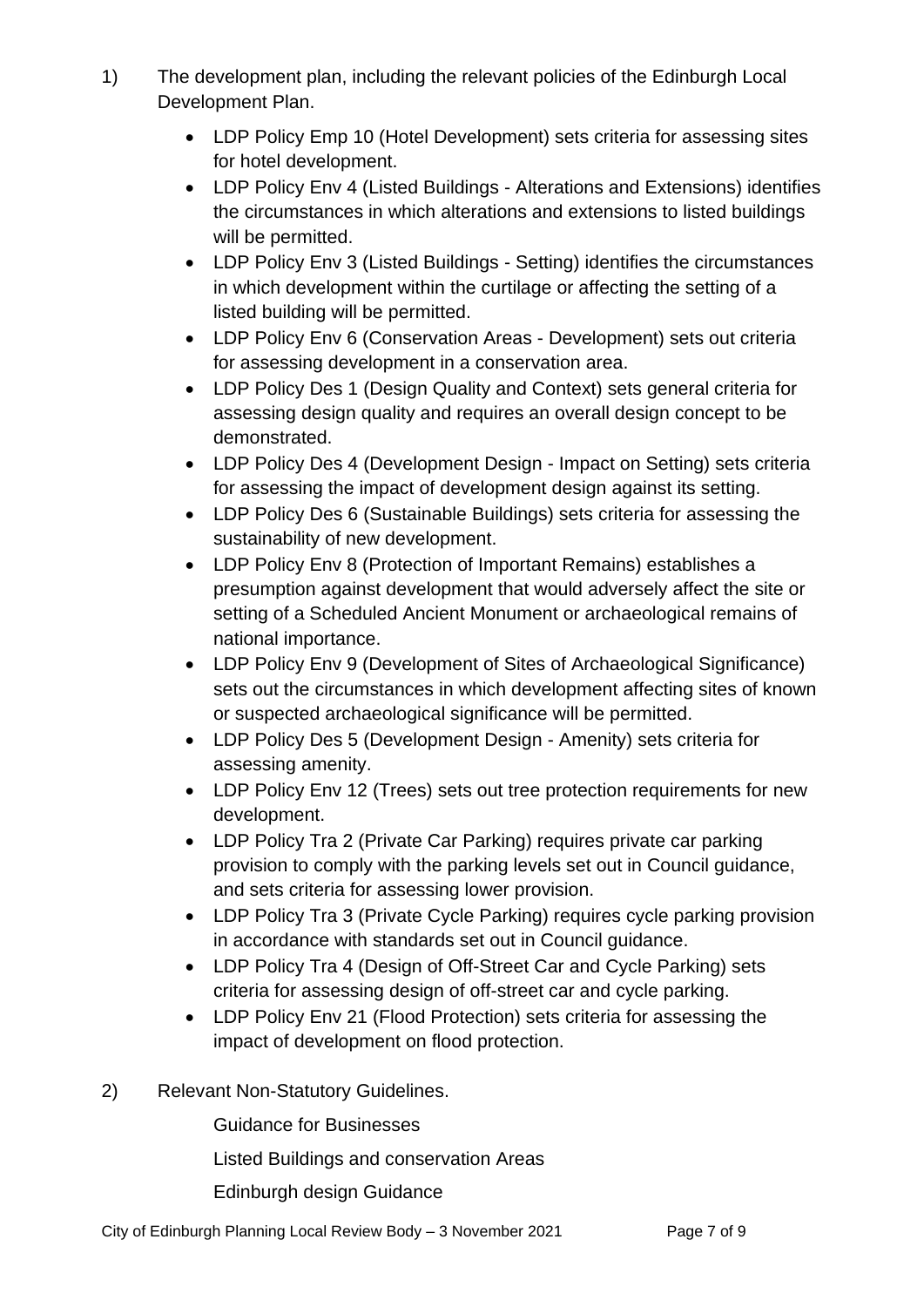- 3) The Blacket Conservation Area Character Appraisal
- 4) Managing Change in the Historic Environment: Boundaries
- 5) The procedure used to determine the application.
- 6) The reasons for refusal and the arguments put forward in the request for a review.

#### **Conclusion**

The LRB considered all the arguments put before it in respect of the proposed planning application and discussion took place in relation to the following issues:

- That clarification on the dimensions of the consented scheme as at on 23 April 2021 and the scheme which was presented for review.
- That this clarified that on this scheme, presented for review, this would be 1.4 metres higher than the previously granted scheme.
- That the proposals would involve digging into, and that there would be archaeological findings on site.
- Clarification was sought on the proximity to the existing hotel, and that this was considered a marginal change.
- That it was noted that transport wished for additional information relating to coach parking.
- That how ingress and egress of coaches onto the site would be managed was what transport were seeking clarify on, to ascertain whether the development would present a road safety issue.
- That the proposed extension would give 15 additional bedrooms.
- That the extension projected onto Blacket Avenue.
- That there were a number of violations in relation to the Local Development Plan, associated with the site.
- That there were no significant overlooking issues with the site.
- That clarification was sought on how prominent the development would be with the revised roofline.
- That there were good business reasons for permitting the scheme.
- That the proposals were within a conservation area.
- That there were places to locate coaches, however the issues associated with passenger drop off were temporary, relating to the temporary traffic restriction order.
- The increase in height in a conservation area was the biggest issue, and the approval in April 2021 was marginal.
- That there were 17 objections associated with the application and it was considered an intrusion too far into the conservation area.
- That the proprietors had a scheme with planning permission granted since April 2021.
- That the new proposed scheme was marginally closer to the hotel but this was not a significant matter.
- That the previously granted consent, was a borderline case.